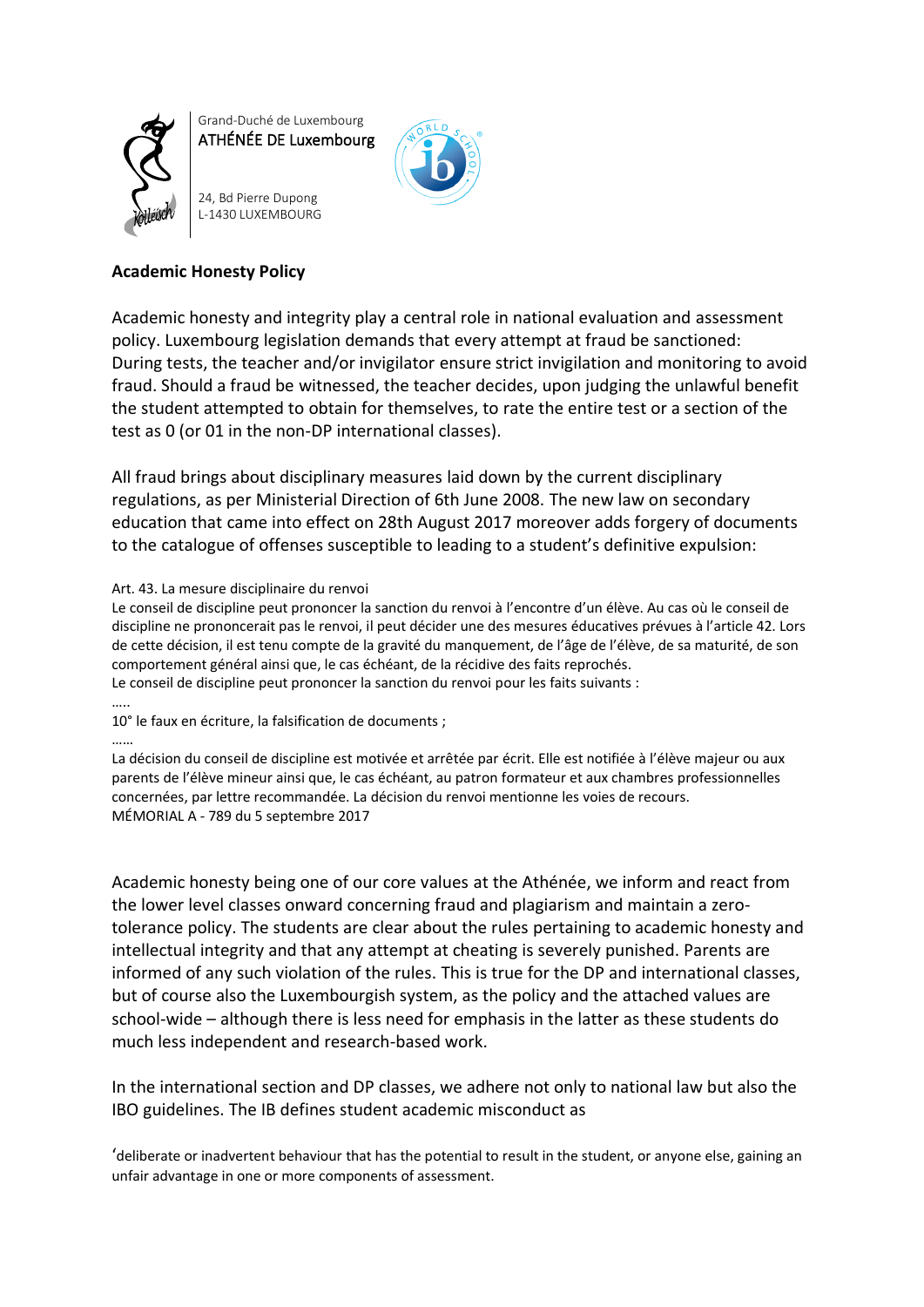Behaviour that may disadvantage another student is also regarded as academic misconduct. It also includes any act that potentially threatens the integrity of IB examinations and assessments that happens before, during or after the completion of the assessment or examination, paper-based or on-screen' (*Diploma Programme Assessment Procedures 2020*, p 24).

## Such academic fraud and/or misconduct includes:

## Plagiarism:

'the representation, intentionally or unintentionally, of the ideas, words or work of another person without proper, clear and explicit acknowledgment'. (*Diploma Programme Assessment Procedures 2020*, p 24). Collusion:

'candidates are expected to present assessments in their own words and acknowledge the words or ideas of others where collaboration has occurred. While group working is a key element in certain subjects, for example, sciences, collusion occurs when this goes beyond collaboration, for example, when a single (or very similar) version of a report is presented by a number of candidates as their own individual work.' (*Diploma Programme Assessment Procedures 2020*, p 24).

Other forms of academic misconduct, which include:

• duplicating work to meet the requirements of more than one assessment component

- falsification or inventing fictitious data for an assignment
- taking unauthorized material into an examination room

• disruption of an examination by an act of misconduct, such as distracting another candidate or creating a disturbance

• exchanging, supporting, or attempting to support, the passing on of information that is or could be related to the examination

• failing to comply with the instructions of the invigilator or other member of the school's staff responsible for the conduct of the examination

- impersonating another candidate
- theft of examination papers

• obtaining or seeking to obtain, disclosing, sharing or discussing the content of an examination paper with a person outside the immediate school community either at any time before the start of an examination or within 24 hours after the examination has ended

• use of essay-writing services (ghost-written or purchased essays) offering assistance in writing essays or other assessment materials. (*Diploma Programme Assessment Procedures 2020*, p 24-25).

Teachers and IA and EE supervisors are all well aware of the guidelines (of the IBO and the school) and their responsibilities concerning academic honesty and brief students on the importance of acknowledging all sources and motivate them to produce authentic work, as well as leading by example. They also use their personal experience to form their own strategies of control and detection of eventual attempts at dishonesty. Teachers and the DP Coordinator are always in support if students need advice or are unsure about this.

All our international classes/DP students are also required to sign our code of conduct (please see appendix 2 below) which contains all school rules and expected behaviour, including those related to academic honesty and which they thereby pledge to uphold. In addition, DP candidates also sign the 'Declaration of Compliance with IB Regulations on Malpractice' (please refer to appendix 1 below).

At the start of the DP, students attend an in-house presentation for the EE where again attention is raised concerning plagiarism and the importance of correct and complete referencing. Furthermore, all students are issued with a copy of the IB effective citing and referencing guide as well as attending a workshop on research and referencing and bibliographical skills in a variety of media that includes audio/visual material, written text, graphs, images and/or data published in print or electronic sources.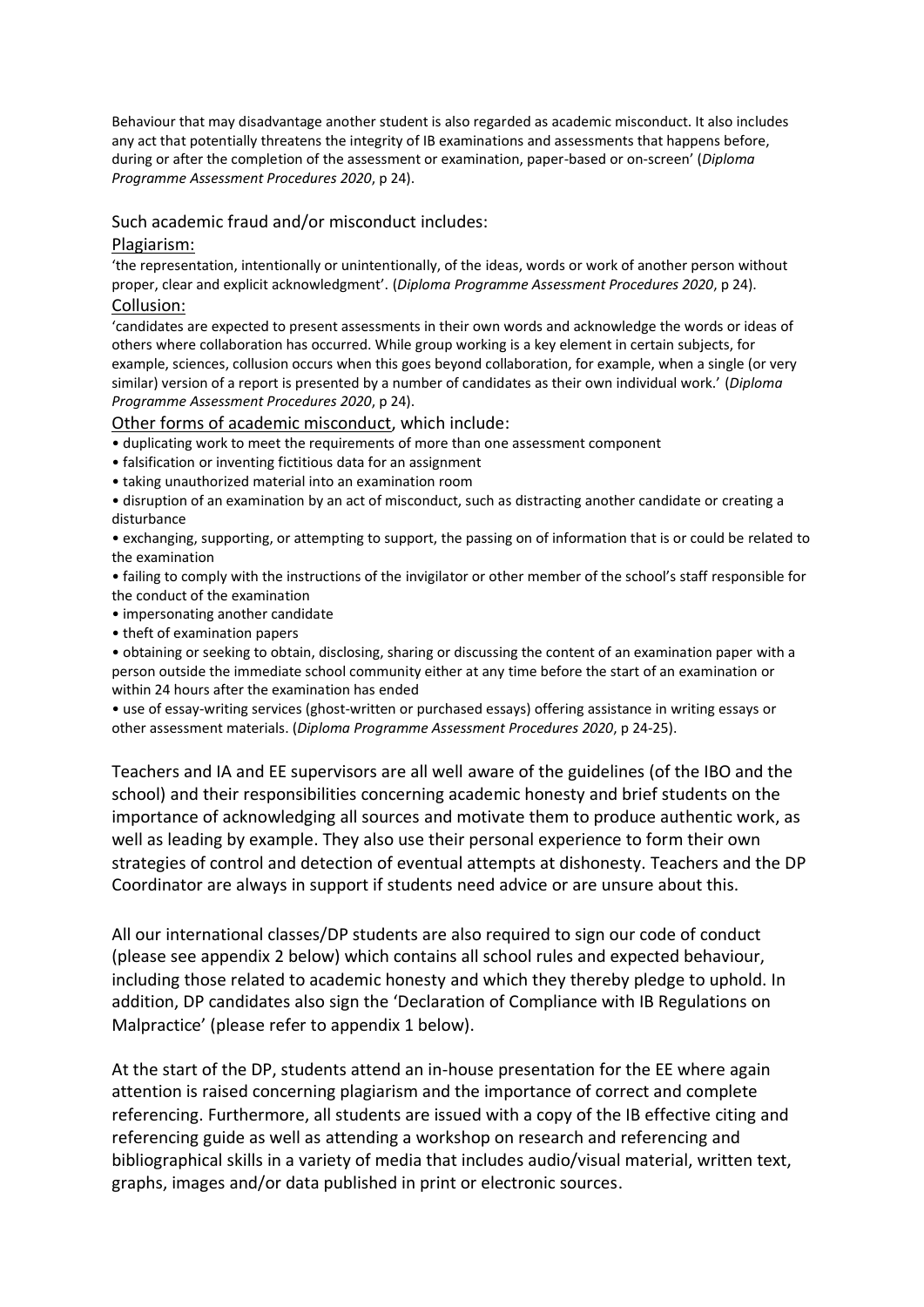Notably, we link academic honesty to the IB Learner Profile and this is explained to students: they need to strive to be *principled* by conducting their research with integrity and honesty, respectful of the work done by others and taking responsibility for the authenticity of their own work, by aiming to be *knowledgeable* and true *inquirers* who want to acquire their own knowledge and understanding and be curious, thus developing their own skills and being enthusiastic and honest about personal achievement. This also ties in with being *thinkers*, using and developing their own creative and critical thinking skills as well as making ethical decisions which is also integral to academic honesty. In the same vein, the tenet of being *caring* is relevant, in the respect of research done by other people which should be duly acknowledged, as well as being *reflective* by evaluating different points of view and growing from this rather than simply stealing others' work without acknowledgement, understanding or reflection.

As we have smaller research projects in  $10<sup>th</sup>$  and  $11<sup>th</sup>$  grade, students are already briefed by the English teacher and/or form teacher about academic honesty in detail here, and the respective student guides also contain information about this. This information is also included in our EE student guide. At every level, students are told about forms of malpractice and warned about the consequences.

The academic honesty policy can also be found on our website to ensure dissemination among current and prospective students as well as parents.

Examples of cases of student policy breaches within the school:

In terms of this preventive approach, we identified a case of blatant plagiarism in a candidate for the May 2021 session's Chemistry IA final version and awarded an 'F'. We also refuse to register the candidate for any future session in this subject at our school. Similarly, students guilty of collusion on a Maths IA first draft in 2020 were disciplined in the form of detention and had to redo the assignment in question.

In 2017, a student who falsified a parental signature on an excuse of absence she had written herself received detention for every lesson missed without permission.

# **Appendix 1: DECLARATION OF COMPLIANCE WITH IB REGULATIONS ON MALPRACTICE**

All pupils taking the IB Diploma are subject to the **Diploma Programme General Regulations**, which state: **Article 9: Responsible and ethical behaviour**

Candidates are required to act in a responsible and ethical manner throughout their participation in the Diploma Programme and examinations. In particular candidates must avoid any form of malpractice. The definition of malpractice appears in article 24:

The IBO defines malpractice as behaviour that results in, or may result in, the candidate or any other candidate gaining an unfair advantage in one or more assessment components. Malpractice includes:

- (a) **Plagiarism**: this is defined as the representation of the ideas or work of another person as the candidate's own
- (b) **Collusion**: this is defined as supporting malpractice by another candidate, as in allowing one's work to be copied or submitted for assessment by another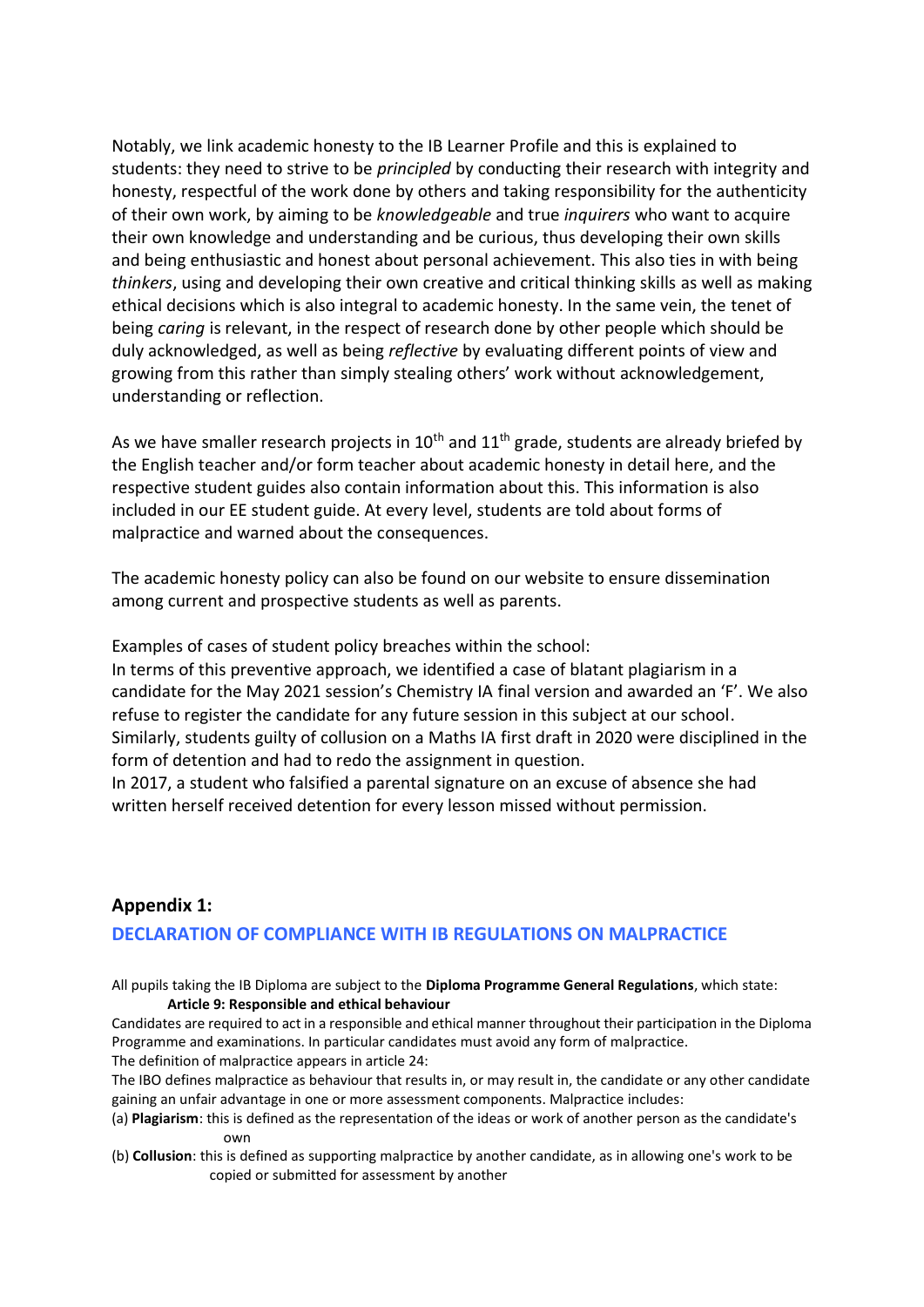The consequence of malpractice is presented in article 25, item 5:

If the final award committee decides that a case of malpractice has been established, no grade will be awarded in the subject(s) concerned. *No diploma will be awarded to the candidate*. (*Vade Mecum***, 2003)**

Plagiarism is recognized worldwide as a serious academic offense. Ignorance of the working definition of plagiarism is not a valid excuse for lapses and does not prevent a penalty from being applied to work submitted as original. In order to prevent any misunderstandings about what constitutes plagiarism, information is being provided to you that not only defines plagiarism, but also outlines strategies to prevent it.

Please read the following statements and, if you agree, write your name, sign and date in the spaces provided.

#### **I certify that ALL of the following are true:**

- o I have read and fully understand the definition and consequences of malpractice as presented in this document.
- o I fully understand the definition of plagiarism and fabrication and recognise specifically that it includes copying of assignments, paraphrasing, reusing other students' work and related acts.
- o If I am unsure about whether something constitutes plagiarism I will consult my teacher **before** I turn in the assignment.

## **Appendix 2:**

# **INTERNATIONAL CLASSES AT THE ATHÉNÉE - CODE OF CONDUCT**

### a) Promoting good behaviour

All the pupils in a school benefit from positive behaviour. High standards are important to help them feel safe and achieve their goals. Parents and guardians play a key part in this context.

### b) Learning and Studying

As a student at the Athénée you are expected to:

- 1. Aim for excellence in all your undertakings;
- 2. Attend all lessons [100% attendance is necessary to achieve outstanding results];
- **3.** Report any absence by sending an email t[o ib@al.lu](mailto:ib@al.lu) before 10 a.m. on each day of absence and handing in a written excuse by one of your parents/guardians three working days after the first day of your absence at the latest;

Students are reminded (Art. 10. and 11. of the RGD of 23 December 2004 concerning the rules of conduct in secondary schools, amended by the RGD of 9 May 2018) that they are strictly forbidden to leave the school grounds during school periods between 8:05 and 12:40 and between 13:55 and 15:40, unless previously authorised. If a student, for health or another serious reason, needs to leave our school, he or she must notify the teacher, form teacher or the Deputy Head in advance. At the Athénée, the student will be registered with the Social and Educational Service (SSE), where the student must present him/herself before departure. The SSE will then make every effort to inform parents or legal guardian immediately. The student will wait at the infirmary or at the reception where he will wait until an authorized person comes to pick him up. Upon returning to school, the student will give a duly motivated written excuse to the form teacher.

Any student who does not comply with these instructions will be sanctioned and his absence will be considered as not excused.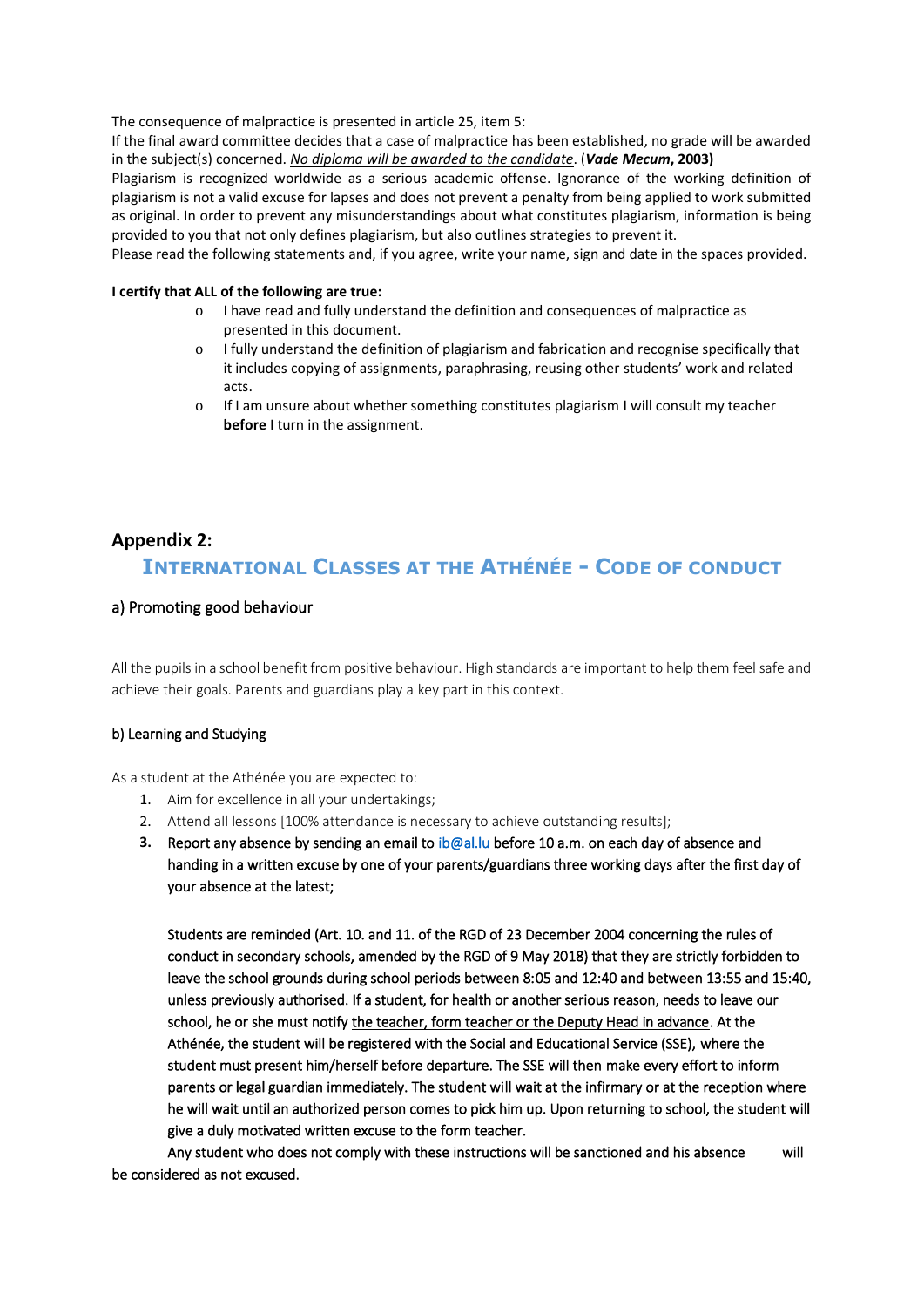**4.** If you request a special leave of absence, it is imperative that you ask permission well in advance from the subject teacher concerned (for an absence of one lesson), from the form teacher (for an entire day) or the Head of School (for more than one day or any absence immediately before / after holidays).

## Doctors' appointments are to be fixed outside of regular school-hours (except for emergencies); the same applies to driving lessons;

**5.** Be on time for all lessons;

Bring the required coursebooks, copy books, stationery, etc., to all lessons; Complete all your homework on time and meet all deadlines; Try to make progress against any targets agreed and set; Collaborate with other students to achieve your goals if necessary or stipulated; Attend all examinations/tests you are registered for $[1]$ ; Aim to become "inquiring, knowledgeable and caring young people who help to create a better and

more peaceful world through intercultural understanding and respect" (IB Mission statement); Meet the deadlines set by your teachers. Students are required to assume responsibility for their own work and organization as well as respect the deadlines. No exceptions will be made to the deadlines, as they are known well in advance and constitute the latest possible date for submission. Extenuating circumstances such as a protracted period of illness may be considered if notification well in advance has taken place. Short-term illness, computer problems, time management issues or personal problems, for example, will not be taken into consideration.

Failure to meet the set deadlines can include following consequences:

- o No feedback on the work handed in after the deadline.
- o A mark of zero on the work.
- o Disciplinary measures.
- o Non-admission to the IB DP final exams

Reject all forms of academic dishonesty. These include:

- o [Plagiarism:](http://en.wikipedia.org/wiki/Plagiarism) The adoption or reproduction of original creations of another author (person, collective, organization, community or other type of author, including anonymous authors) without due acknowledgment;
- o [Fabrication:](http://en.wikipedia.org/wiki/Lie#Fabrication) The falsification of data, information, o[r citations](http://en.wikipedia.org/wiki/Citations) in any formal academic exercise
- o [Deception:](http://en.wikipedia.org/wiki/Deception) Providing false information to an instructor concerning a formal academic exercise—e.g. giving a false excuse for missing a deadline or falsely claiming to have submitted work;
- o Cheating: Any attempt to give or obtain assistance in a formal academic exercise (like an [examination\)](http://en.wikipedia.org/wiki/Examination) without due acknowledgment;
- o [Bribery:](http://en.wikipedia.org/wiki/Bribery) or paid services. Giving certain test answers for money, or paying to obtain such answers;
- o [Sabotage:](http://en.wikipedia.org/wiki/Sabotage) Acting to prevent others from completing their work. This includes cutting pages out of library books or wilfully disrupting the experiments of others.<sup>[\[2\]](https://euc-word-edit.officeapps.live.com/we/wordeditorframe.aspx?ui=en%2DUS&rs=en%2DUS&wopisrc=https%3A%2F%2F365education-my.sharepoint.com%2Fpersonal%2Fhalth134_365_education_lu%2F_vti_bin%2Fwopi.ashx%2Ffiles%2F0f27807081c249a08d66ca3dc1edaf5a&wdenableroaming=1&wdfr=1&mscc=1&wdodb=1&hid=668EE39F-0044-2000-C910-D9842C17A163&wdorigin=ItemsView&wdhostclicktime=1628442299241&jsapi=1&jsapiver=v1&newsession=1&corrid=ba5a9d93-9266-b6ea-c556-e7e70a3863cc&usid=ba5a9d93-9266-b6ea-c556-e7e70a3863cc&sftc=1&mtf=1&sfp=1&instantedit=1&wopicomplete=1&wdredirectionreason=Unified_SingleFlush&preseededsessionkey=f0c8fe1d-c9b3-de76-9232-4d0c4004302d&preseededwacsessionid=ba5a9d93-9266-b6ea-c556-e7e70a3863cc&rct=Medium&ctp=LeastProtected#_ftn2)</sup>

## c) Behaviour

You are expected to:

- Treat and talk to all staff, students and the local community with respect and courtesy, and behave appropriately and reasonably in all circumstances. The use of inappropriate language in and outside of the classroom will not be tolerated;
- 1. Respect your environment by not littering, damaging school equipment and facilities and not smoking on the school premises;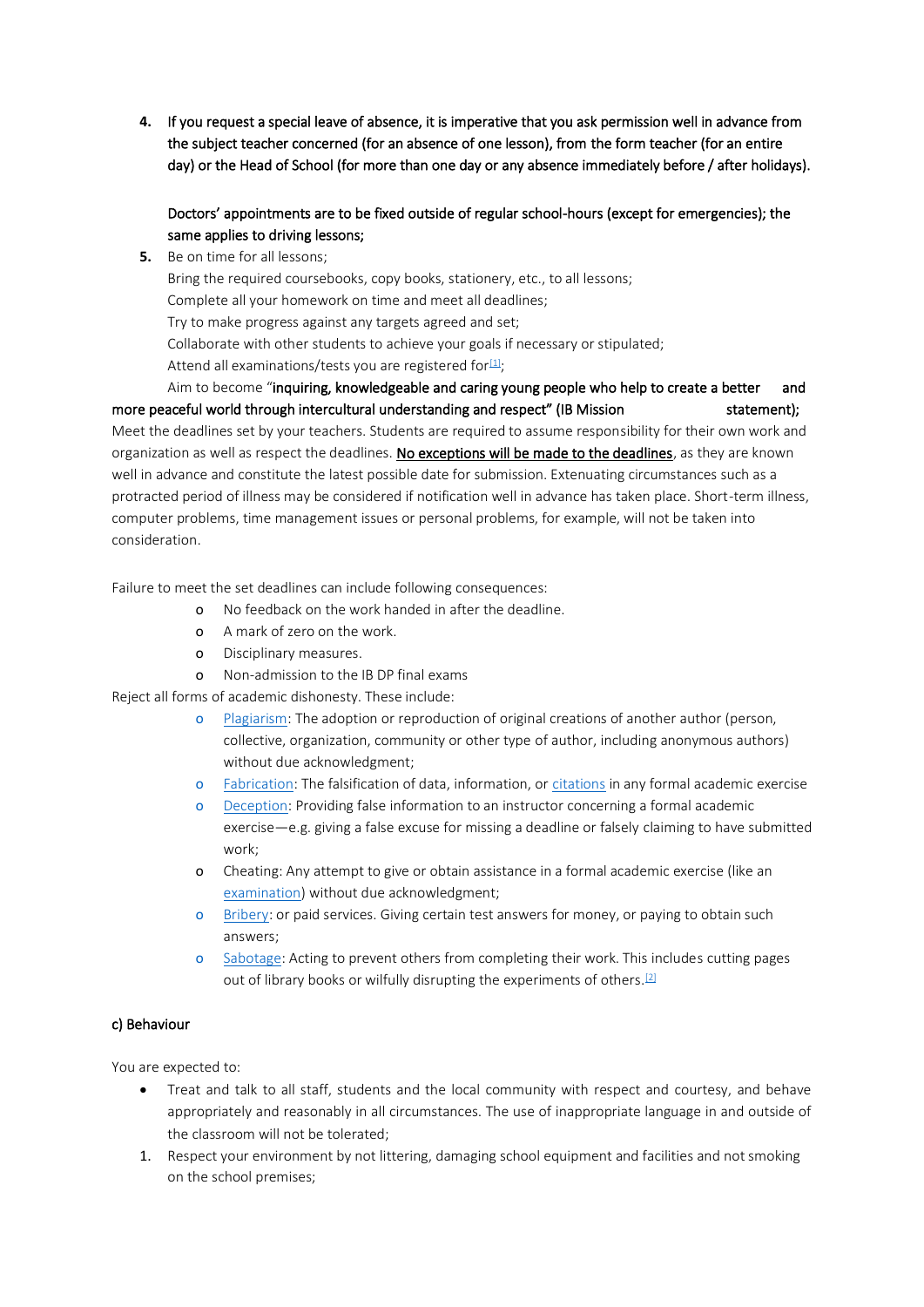- 1. Appreciate the school's multicultural community and heritage;
- 1. Switch off all mobile phones in study areas [i.e. classroom or learning resource centres] and only use them appropriately in student common areas;
- 1. Leave the classroom during the breaks.

### d) Sanctions

The Athénée de Luxembourg focuses on promoting positive behaviour, self-discipline and respect for others, but may also resort to sanctions for also sanctions misbehaviour to deter pupils.

The Athénée has the legal right to impose reasonable sanctions. These might include:

- 1. An oral or written reprimand;
- 1. Extra work given by the responsible teacher or the form teacher;
- 1. A letter to parents or guardians;
- 1. Confiscating inappropriate possessions (for example, mobile phones or music players used during school hours despite prohibitions, items susceptible of causing injury etc.);
- 1. Detention (e.g. three inscriptions in the register for inappropriate behaviour involve a two-hour detention; if the sum of late arrivals (VTT) reaches 20 minutes, a one-hour detention will follow; any non-excused absences will be registered on term reports);
- 1. A teachers' council formed by class teachers, the form teacher and the Head of School can decide to remove a student from a class or group.

### e) Discipline and physical contact

Teachers are not allowed to enforce corporal punishment but can physically restrain pupils when necessary to stop them from injuring themselves or anyone else, from damaging property or causing serious disruption.

Members of the school staff can search a pupil and their locker suspected of carrying a weapon, with or without their consent, or carry out a breathalyzer test.

### f) Your child and detention

Detentions can be set during school hours or after school. Failure to attend without a legitimate excuse will lead to extremely severe punishment.

The school administration notifies parents or guardians of detentions taking place outside normal school hours at least 24 hours in advance, so that arrangements for transport or childcare can be made. Detentions are registered in students' databases, as stipulated by the MEN. The notification specifies the reason and length of the detention and also the set work to be carried out. In exceptional cases, rescheduling may be possible.

The undersigned student and the parent(s)/legal guardian(s) acknowledge that they have read this code of conduct and that they understand its meaning and effect.

Date:

Student Signature: